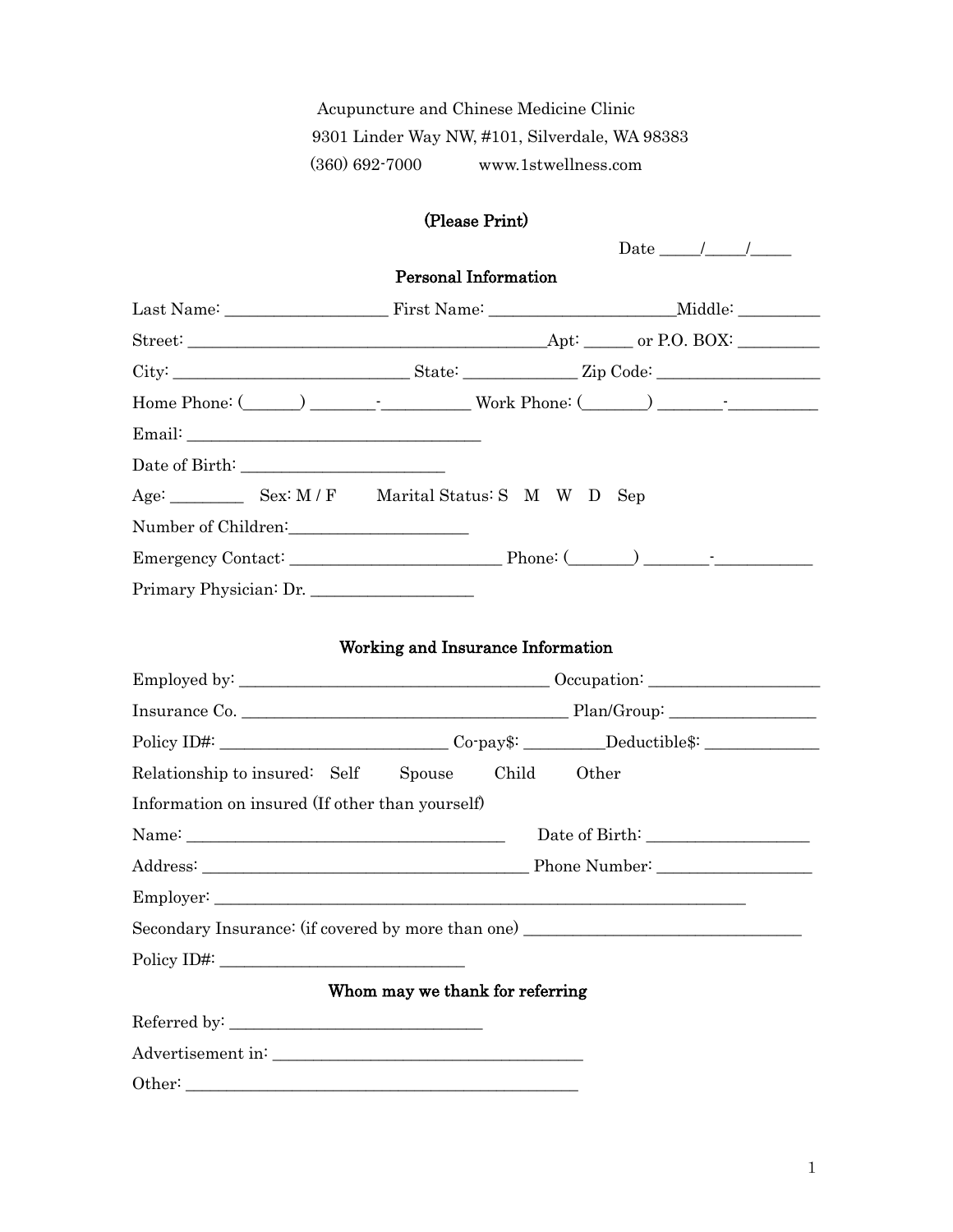| Patient's Name: |  |
|-----------------|--|
|                 |  |

Date:  $\frac{1}{\sqrt{2}}$ 

### **Health Related Information**

Please list the main problems that you are having, or reasons for this appointment:

Have you seen other health care providers for this? (If yes, please list the diagnosis and treatments)

<u> 1989 - Johann John Stein, mars an deus Amerikaansk kommunister (\* 1950)</u>

| Serious Illnesses: |  |
|--------------------|--|
|--------------------|--|

Surgery:

|  |  | Major accidents: |
|--|--|------------------|
|--|--|------------------|

Current medications: Letters and the second state of the second state of the second state of the second state of the second state of the second state of the second state of the second state of the second state of the secon

Current supplements/Herbs: New York Structure of the Current supplements/Herbs:

Others:

Allergies (Medications, Food and Environment etc):

Habits (Coffee, Tobacco, Alcohol and Drugs etc) or Special diet and exercises:

 $HIV$  positive:  $(yes)$  (no) \_\_\_\_\_\_\_

Any other problems would you like to discuss: